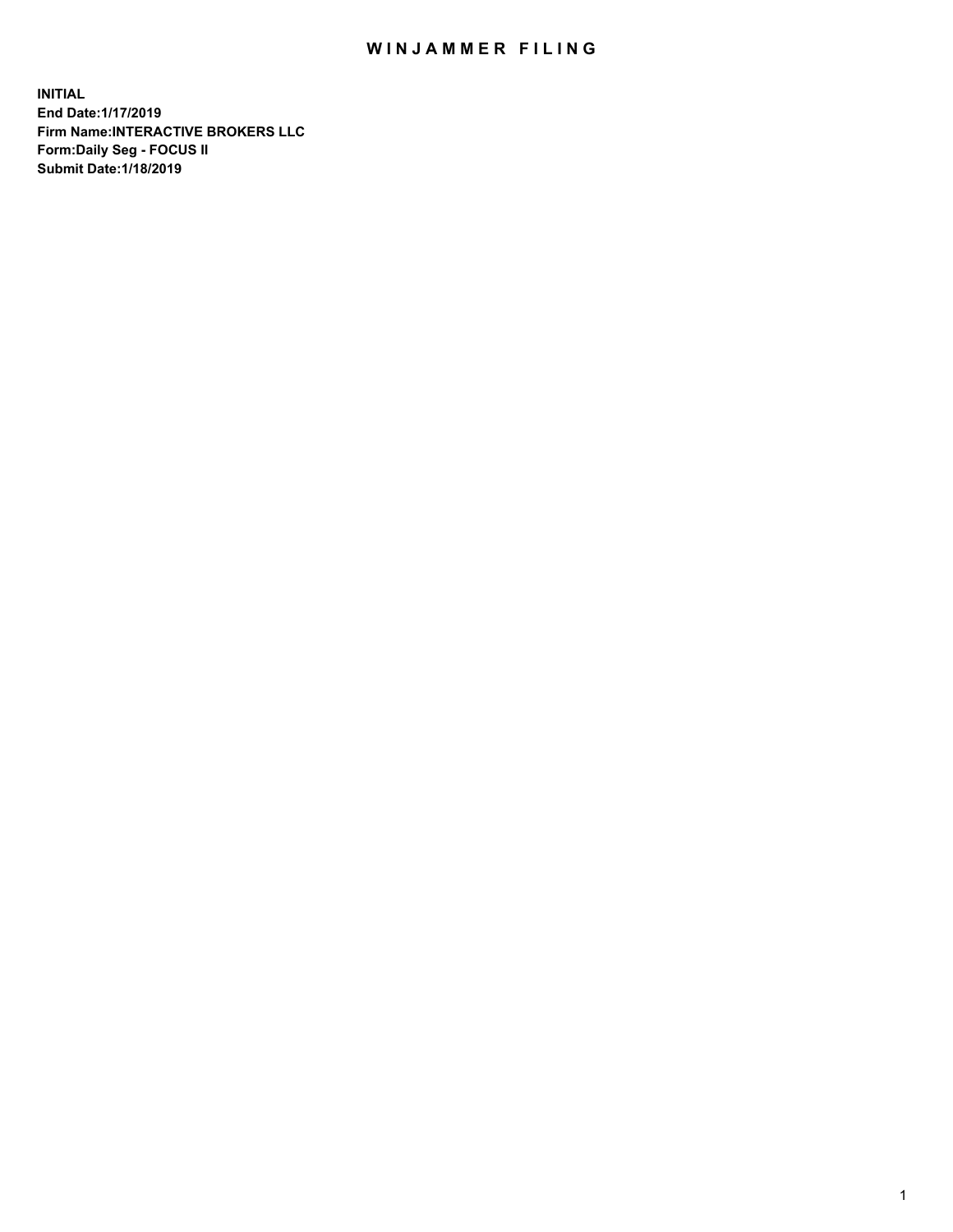**INITIAL End Date:1/17/2019 Firm Name:INTERACTIVE BROKERS LLC Form:Daily Seg - FOCUS II Submit Date:1/18/2019 Daily Segregation - Cover Page**

| Name of Company                                                                                                                                                                                                                                                                                                                | <b>INTERACTIVE BROKERS LLC</b>                                                                  |
|--------------------------------------------------------------------------------------------------------------------------------------------------------------------------------------------------------------------------------------------------------------------------------------------------------------------------------|-------------------------------------------------------------------------------------------------|
| <b>Contact Name</b>                                                                                                                                                                                                                                                                                                            | James Menicucci                                                                                 |
| <b>Contact Phone Number</b>                                                                                                                                                                                                                                                                                                    | 203-618-8085                                                                                    |
| <b>Contact Email Address</b>                                                                                                                                                                                                                                                                                                   | jmenicucci@interactivebrokers.c<br>om                                                           |
| FCM's Customer Segregated Funds Residual Interest Target (choose one):<br>a. Minimum dollar amount: ; or<br>b. Minimum percentage of customer segregated funds required:% ; or<br>c. Dollar amount range between: and; or<br>d. Percentage range of customer segregated funds required between:% and%.                         | $\overline{\mathbf{0}}$<br>$\overline{\mathbf{0}}$<br>155,000,000 245,000,000<br>0 <sub>0</sub> |
| FCM's Customer Secured Amount Funds Residual Interest Target (choose one):<br>a. Minimum dollar amount: ; or<br>b. Minimum percentage of customer secured funds required:%; or<br>c. Dollar amount range between: and; or<br>d. Percentage range of customer secured funds required between:% and%.                            | $\overline{\mathbf{0}}$<br>$\overline{\mathbf{0}}$<br>80,000,000 120,000,000<br>00              |
| FCM's Cleared Swaps Customer Collateral Residual Interest Target (choose one):<br>a. Minimum dollar amount: ; or<br>b. Minimum percentage of cleared swaps customer collateral required:% ; or<br>c. Dollar amount range between: and; or<br>d. Percentage range of cleared swaps customer collateral required between:% and%. | $\overline{\mathbf{0}}$<br>$\underline{\mathbf{0}}$<br>0 <sub>0</sub><br>0 <sub>0</sub>         |

Attach supporting documents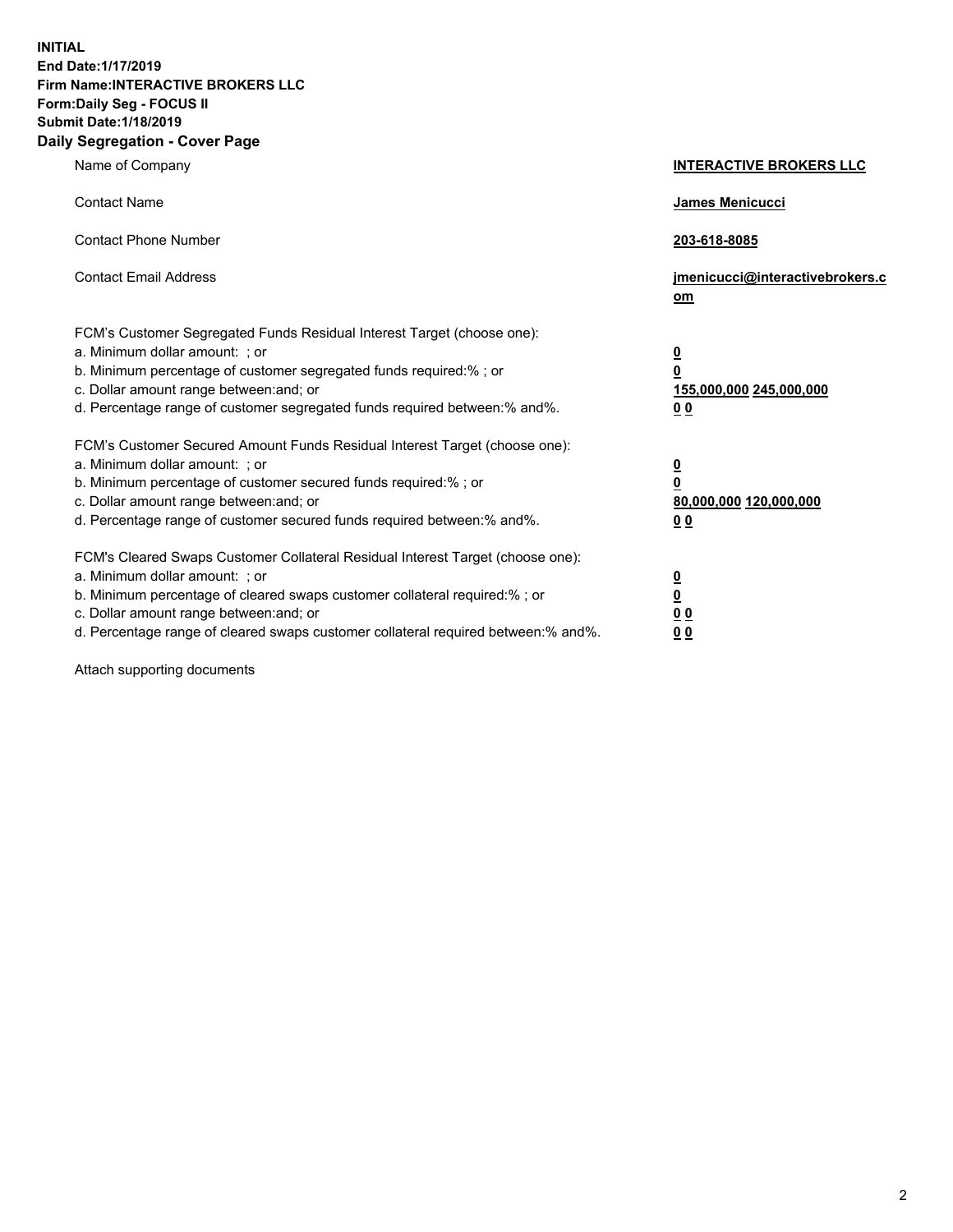## **INITIAL End Date:1/17/2019 Firm Name:INTERACTIVE BROKERS LLC Form:Daily Seg - FOCUS II Submit Date:1/18/2019 Daily Segregation - Secured Amounts**

|                | Daily Ocglegation - Occarea Anioants                                                              |                                  |
|----------------|---------------------------------------------------------------------------------------------------|----------------------------------|
|                | Foreign Futures and Foreign Options Secured Amounts                                               |                                  |
|                | Amount required to be set aside pursuant to law, rule or regulation of a foreign                  | $0$ [7305]                       |
|                | government or a rule of a self-regulatory organization authorized thereunder                      |                                  |
| $\mathbf{1}$ . | Net ledger balance - Foreign Futures and Foreign Option Trading - All Customers                   |                                  |
|                | A. Cash                                                                                           | 444,473,127 [7315]               |
|                | B. Securities (at market)                                                                         | $0$ [7317]                       |
| 2.             | Net unrealized profit (loss) in open futures contracts traded on a foreign board of trade         | -2,554,114 [7325]                |
| 3.             | Exchange traded options                                                                           |                                  |
|                | a. Market value of open option contracts purchased on a foreign board of trade                    | 102,976 [7335]                   |
|                | b. Market value of open contracts granted (sold) on a foreign board of trade                      | <b>47,734</b> [7337]             |
| 4.             | Net equity (deficit) (add lines 1. 2. and 3.)                                                     | 441,974,255 [7345]               |
| 5.             | Account liquidating to a deficit and account with a debit balances - gross amount                 | <b>2,248</b> [7351]              |
|                | Less: amount offset by customer owned securities                                                  | 0 [7352] 2,248 [7354]            |
| 6.             | Amount required to be set aside as the secured amount - Net Liquidating Equity                    | 441,976,503 [7355]               |
|                | Method (add lines 4 and 5)                                                                        |                                  |
| 7.             | Greater of amount required to be set aside pursuant to foreign jurisdiction (above) or line<br>6. | 441,976,503 [7360]               |
|                | FUNDS DEPOSITED IN SEPARATE REGULATION 30.7 ACCOUNTS                                              |                                  |
| 1.             | Cash in banks                                                                                     |                                  |
|                | A. Banks located in the United States                                                             | 48,379,242 [7500]                |
|                | B. Other banks qualified under Regulation 30.7                                                    | 0 [7520] 48,379,242 [7530]       |
| 2.             | Securities                                                                                        |                                  |
|                | A. In safekeeping with banks located in the United States                                         | 408,355,588 [7540]               |
|                | B. In safekeeping with other banks qualified under Regulation 30.7                                | 0 [7560] 408,355,588 [7570]      |
| 3.             | Equities with registered futures commission merchants                                             |                                  |
|                | A. Cash                                                                                           | $0$ [7580]                       |
|                | <b>B.</b> Securities                                                                              | $0$ [7590]                       |
|                | C. Unrealized gain (loss) on open futures contracts                                               | $0$ [7600]                       |
|                | D. Value of long option contracts                                                                 | $0$ [7610]                       |
|                | E. Value of short option contracts                                                                | 0 [7615] 0 [7620]                |
| 4.             | Amounts held by clearing organizations of foreign boards of trade                                 |                                  |
|                | A. Cash                                                                                           | $0$ [7640]                       |
|                | <b>B.</b> Securities                                                                              | $0$ [7650]                       |
|                | C. Amount due to (from) clearing organization - daily variation                                   | $0$ [7660]                       |
|                | D. Value of long option contracts                                                                 | $0$ [7670]                       |
|                | E. Value of short option contracts                                                                | 0 [7675] 0 [7680]                |
| 5.             | Amounts held by members of foreign boards of trade                                                |                                  |
|                | A. Cash                                                                                           | 123,216,081 [7700]               |
|                | <b>B.</b> Securities                                                                              | $0$ [7710]                       |
|                | C. Unrealized gain (loss) on open futures contracts                                               | -14,077,698 [7720]               |
|                | D. Value of long option contracts                                                                 | 102,976 [7730]                   |
|                | E. Value of short option contracts                                                                | 47,734 [7735] 109,193,625 [7740] |
| 6.             | Amounts with other depositories designated by a foreign board of trade                            | 0 [7760]                         |
| 7.             | Segregated funds on hand                                                                          | $0$ [7765]                       |
| 8.             | Total funds in separate section 30.7 accounts                                                     | 565,928,455 [7770]               |
| 9.             | Excess (deficiency) Set Aside for Secured Amount (subtract line 7 Secured Statement               | 123,951,952 [7380]               |
|                | Page 1 from Line 8)                                                                               |                                  |
| 10.            | Management Target Amount for Excess funds in separate section 30.7 accounts                       | 80,000,000 [7780]                |
| 11.            | Excess (deficiency) funds in separate 30.7 accounts over (under) Management Target                | 43,951,952 [7785]                |
|                |                                                                                                   |                                  |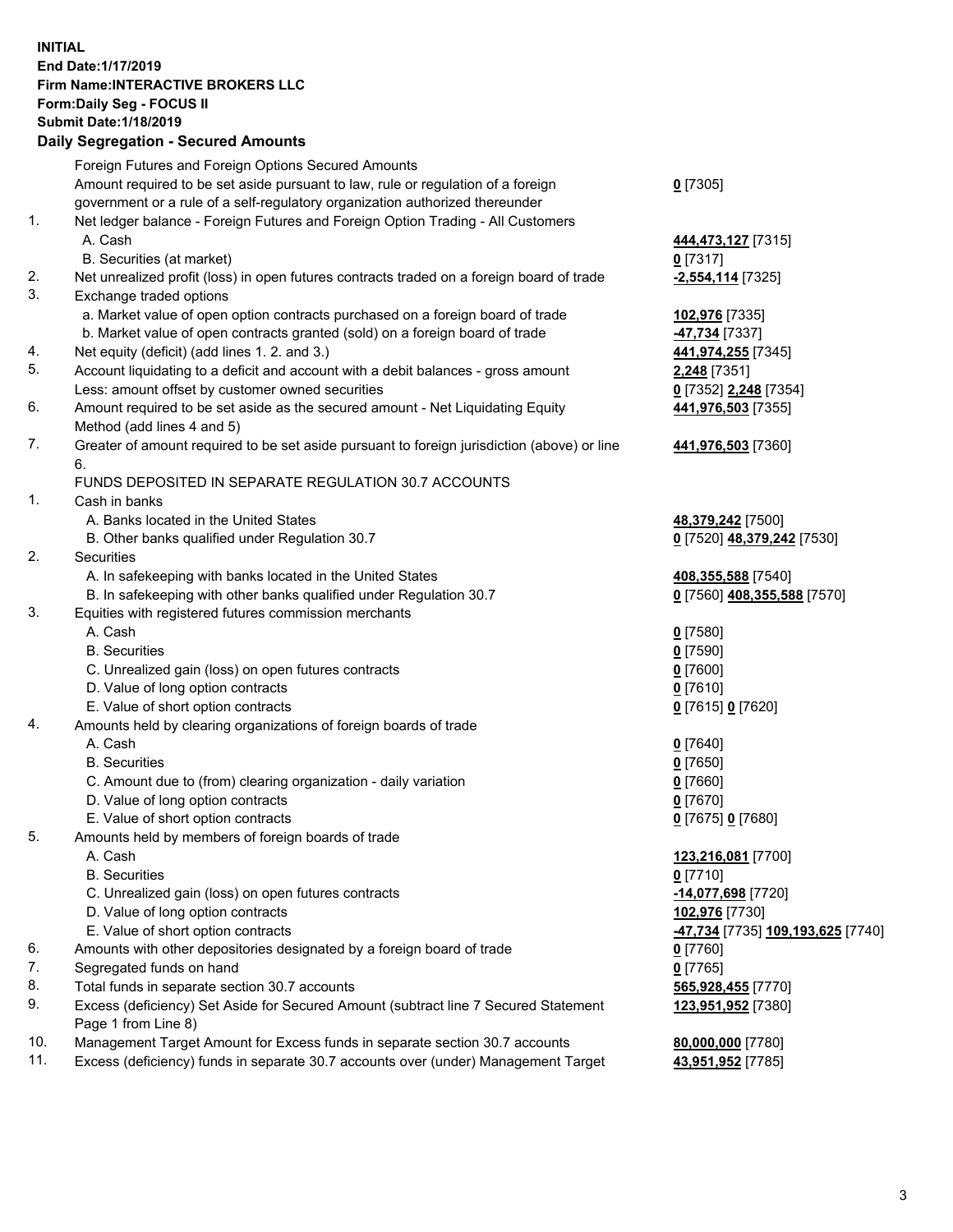**INITIAL End Date:1/17/2019 Firm Name:INTERACTIVE BROKERS LLC Form:Daily Seg - FOCUS II Submit Date:1/18/2019 Daily Segregation - Segregation Statement** SEGREGATION REQUIREMENTS(Section 4d(2) of the CEAct) 1. Net ledger balance A. Cash **3,993,992,140** [7010] B. Securities (at market) **0** [7020] 2. Net unrealized profit (loss) in open futures contracts traded on a contract market **-78,269,313** [7030] 3. Exchange traded options A. Add market value of open option contracts purchased on a contract market **346,260,050** [7032] B. Deduct market value of open option contracts granted (sold) on a contract market **-395,362,006** [7033] 4. Net equity (deficit) (add lines 1, 2 and 3) **3,866,620,871** [7040] 5. Accounts liquidating to a deficit and accounts with debit balances - gross amount **1,401,142** [7045] Less: amount offset by customer securities **0** [7047] **1,401,142** [7050] 6. Amount required to be segregated (add lines 4 and 5) **3,868,022,013** [7060] FUNDS IN SEGREGATED ACCOUNTS 7. Deposited in segregated funds bank accounts A. Cash **466,046,691** [7070] B. Securities representing investments of customers' funds (at market) **2,379,171,640** [7080] C. Securities held for particular customers or option customers in lieu of cash (at market) **0** [7090] 8. Margins on deposit with derivatives clearing organizations of contract markets A. Cash **7,808,803** [7100] B. Securities representing investments of customers' funds (at market) **1,273,772,608** [7110] C. Securities held for particular customers or option customers in lieu of cash (at market) **0** [7120] 9. Net settlement from (to) derivatives clearing organizations of contract markets **-10,687,904** [7130] 10. Exchange traded options A. Value of open long option contracts **346,589,763** [7132] B. Value of open short option contracts **-395,722,060** [7133] 11. Net equities with other FCMs A. Net liquidating equity **0** [7140] B. Securities representing investments of customers' funds (at market) **0** [7160] C. Securities held for particular customers or option customers in lieu of cash (at market) **0** [7170] 12. Segregated funds on hand **0** [7150] 13. Total amount in segregation (add lines 7 through 12) **4,066,979,541** [7180] 14. Excess (deficiency) funds in segregation (subtract line 6 from line 13) **198,957,528** [7190] 15. Management Target Amount for Excess funds in segregation **155,000,000** [7194]

16. Excess (deficiency) funds in segregation over (under) Management Target Amount Excess

**43,957,528** [7198]